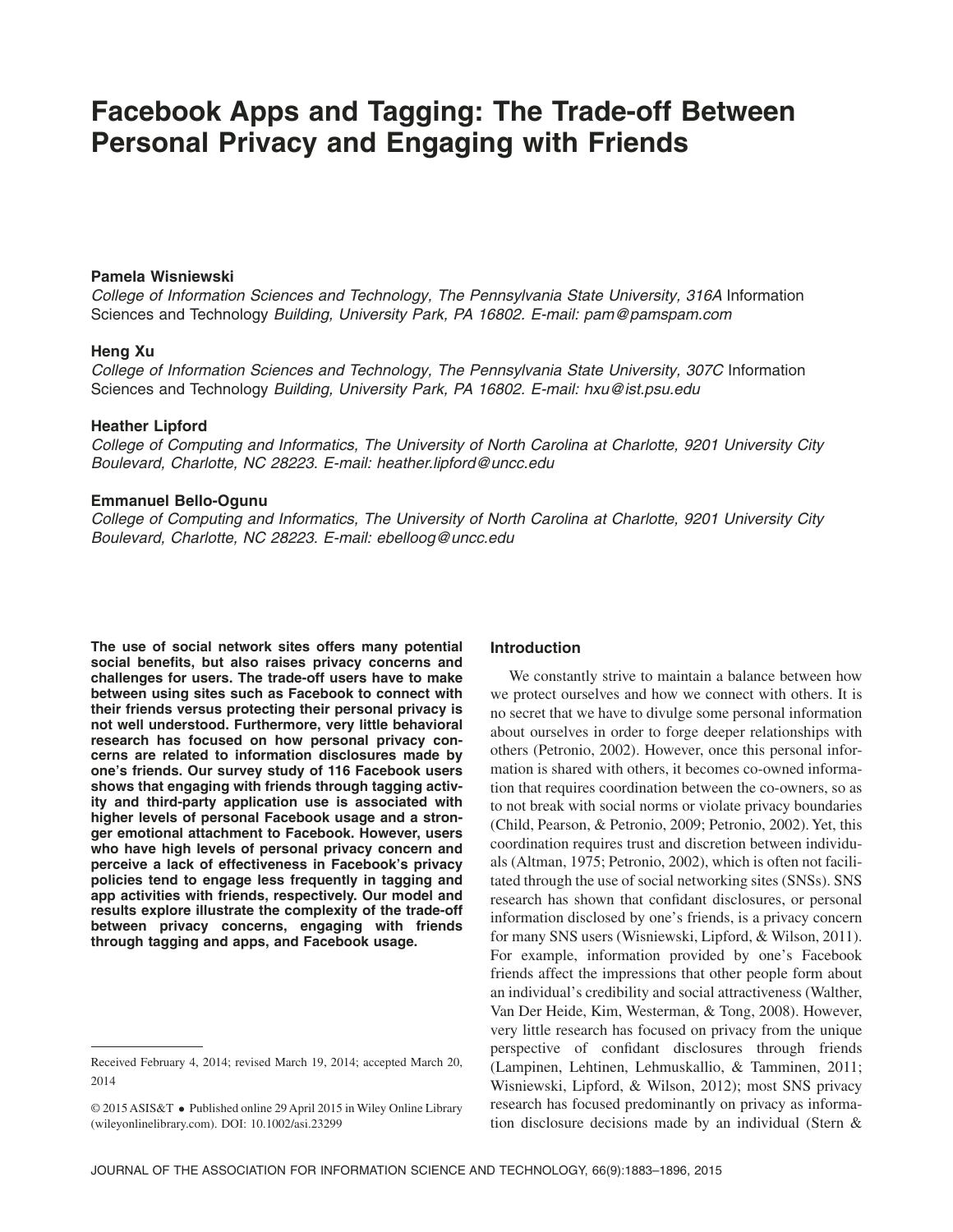Kumar, 2014; Stutzman, Gross, & Acquisti, 2012; Stutzman, Vitak, Ellison, Gray, & Lampe, 2012; Tufekci, 2008). Therefore, our research focuses on the understudied area of confidant disclosures and how they are related to an individual's personal privacy concerns and SNS usage.

In this article, we examine two prominent Facebook features that promote confidant disclosures: tagging and thirdparty applications (apps). We focus on tagging and apps because of their widespread use and how they increase "incidental" (Stutzman, Gross et al., 2012) and sometimes thoughtless sharing about friends. Tagging is very prevalent on Facebook; for example, approximately 95% of Facebook users have been tagged in photos, and tagging is most often done by one's friends (as opposed to oneself) (Goldman, 2010). Furthermore, there are over 10 million Facebook apps (Smith, 2013), and it is estimated that one in four Facebook users use apps to play games with their friends (Blasiola, 2013).

Given the popularity of tagging and apps, we would like to further explain how they both facilitate confidant disclosures. Tagging someone on Facebook creates a link between a post or photo uploaded by one individual to the tagged person's Facebook Timeline and News Feed, thereby sharing the tagged information with all of that person's friends. By default, tagged posts and photos do not require a tagged user's permission before sharing with his friends. However, users are able to customize their privacy settings to disable tagging or require tag review. Apps, on the other hand, are created by third-party application developers and run on the Facebook platform to seamlessly provide additional functionality within Facebook. Given user permission when installing an app, apps can access and modify a user's profile information and post on behalf of the user. Apps can also access information from a user's "friends'" Facebook profiles. Facebook users may not realize that, even if they do not use a Facebook app themselves, their friends are able to share pieces of their profile information without their expressed consent (Figure 1). Users can change their privacy

People on Facebook who can see your info can bring it with them when they use apps. This makes their experience better and more social. Use the settings below to control the categories of information that people can bring with them when they use apps, games and websites.

| $\sqrt{B}$ Bio                | My videos                              |
|-------------------------------|----------------------------------------|
| $\nabla$ Birthday             | V My links                             |
| T Family and relationships    | V My notes                             |
| Interested in                 | V Hometown                             |
| Religious and political views | V Current city                         |
| V My website                  | V Education and work                   |
| $\triangledown$ If I'm online | V Activities, interests, things I like |
| $\vee$ My status updates      | V My app activity                      |
| My photos                     |                                        |

If you don't want apps and websites to access other categories of information (like your friend list, gender or info you've made public), you can turn off all Platform apps. But remember, you will not be able to use any games or apps yourself.

FIG. 1. Facebook privacy setting for "apps others use." [Color figure can be viewed in the online issue, which is available at wileyonlinelibrary.com.] settings so that friends' apps cannot access their personal information, but as with tagging, these types of confidant disclosures are enabled by default. Therefore, with no intervention by the user, this means that friends are automatically given autonomy over various types of personal information that a user may or may not want them to share with others.

The widespread use of tagging and apps, their ability to promote incidental sharing by friends, and the lack of current research regarding confidant disclosure privacy within SNSs make our work a unique contribution to SNS privacy literature. Through a survey study of 116 Facebook users, we explore some of the complex relationships between aspects of privacy, engaging with friends through tagging and apps, and Facebook usage. By doing so, we enhance our understanding of the trade-offs Facebook users make between using Facebook to engage with their friends through these interactive features and protecting their personal privacy. We are also able to discuss some of the key differences in users' perceptions about the privacy implications associated with tagging and app engagement on Facebook.

# **Background**

# *Facebook Tagging*

We define tagging engagement on Facebook as the act of tagging oneself and one's friends in photos or posts, as well as being tagged by friends in photos or posts. Much of the research on Facebook tagging has specifically explored photo tagging. For instance, Burke et al. studied photo tagging as one type of "directed communication," in which a user directly interacts with one of his friends. Their research suggests that directed communication (including, but not limited to, photo tagging) is associated with higher levels of bonding social capital, emotional support of close friends, and lower levels of loneliness (Burke, Marlow, & Lento, 2010). Social capital is defined as the resources and benefits gained through one's social networks, and bonding social capital specifically refers to the benefits garnered through intimate relationships, such as those with actual friends and family (Ellison, Steinfield, & Lampe, 2007; Williams, 2006). Ballam and Fullwood suggest that tagging functions as a means to decrease social distance and "act[s] as a physical manifestations of the links between people," but untagging oneself in photos serves as a way to maintain personal privacy boundaries and control impression management (Ballam & Fullwood, 2010, p. 397). This research highlights the potential benefits from engaging with one's friends through tagging while balancing privacy trade-offs. The remaining literature on tagging, however, focuses on the privacy implications of photo tagging. For example,

Besmer and Lipford (2010a) explored the privacy implications and social tensions of photo tagging on Facebook. They found that users had a sense of helplessness with their friends posting and tagging photos of them, some of which they might not want on the Internet. But, their desires for photo sharing outweighed these concerns. Pesce, Casas,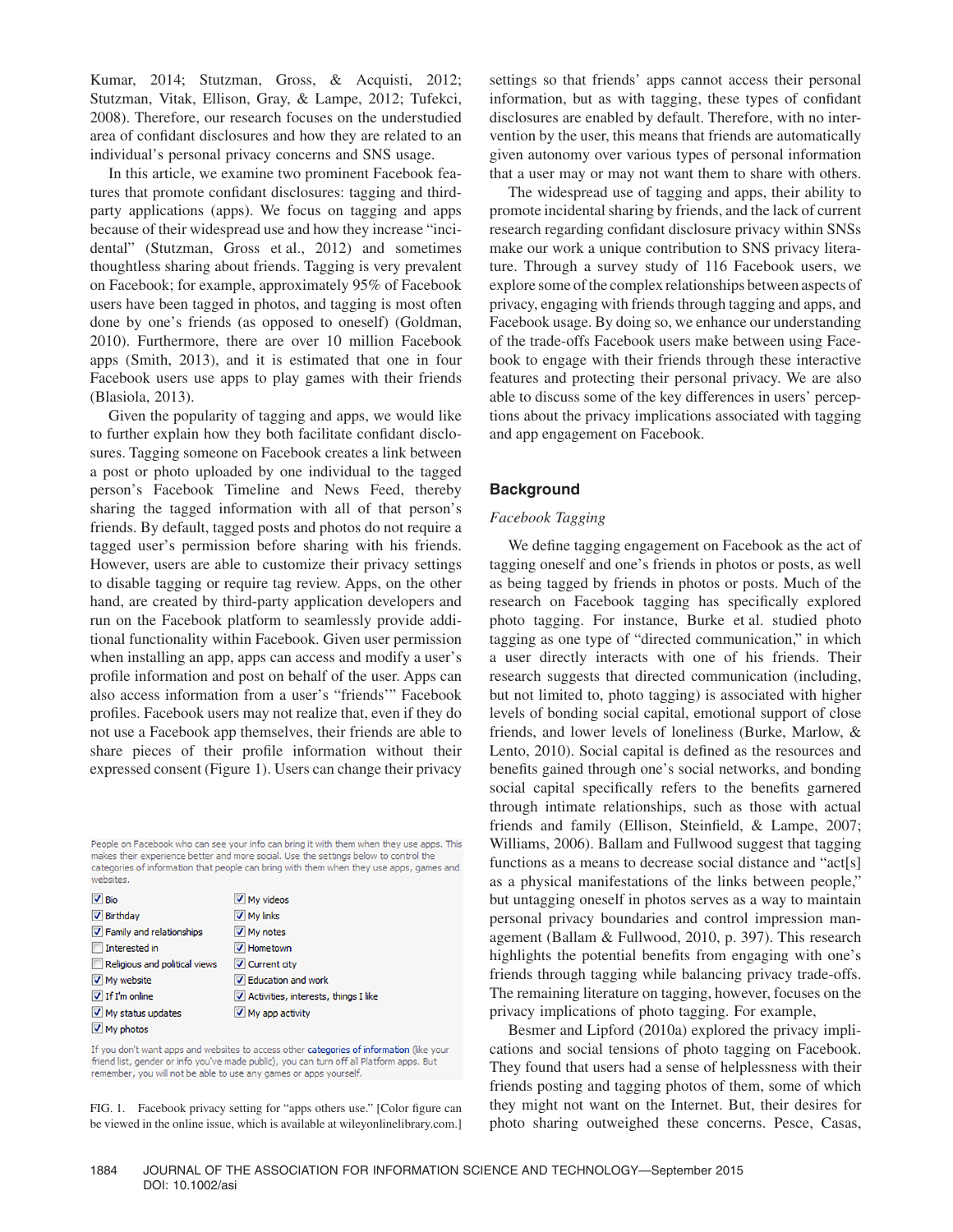Rauber, and Almeida (2012) demonstrated the privacy implications of activities such as photo tagging, which can be used to harvest sensitive information for malicious intent. Using inference algorithms on photo tagging activity from 664 participants, they were able to accurately predict certain user attributes, including gender, current country, and current city. The filtering done by photo tagging made prediction even stronger—and therefore the privacy risk even greater—in attributes that evolve over time, such as music, books, political views, and favorite teams (Pesce et al., 2012). Conversely, though, Klemperer et al. (2012) found that photo tags could be used to automatically create reasonable photo privacy settings for users to improve their photo privacy. A common theme within this research has been the privacy implications associated with photo tagging.

Very little research has examined how engaging in tagging with one's friends is related to an individual's privacy concerns or Facebook usage. We only found one study that focused specifically on the collaborative privacy management of photos by content owners and co-owners. Squicciarini, Xu, and Zhang (2011) developed a Facebook app that facilitated the joint management of co-owned photos. They had users login to a fake Facebook account to explore the features of the app and found that ease of use, usefulness, and likability of the app were significant factors in SNS users' intent to use the app in the future; however, privacy concern was not significantly related to any of the other factors in their model (Squicciarini et al., 2011). Instead of developing an app prototype for managing co-owned information, our study focuses on how SNS users' privacy concerns are related to their current tagging engagement with friends and SNS usage. We believe that our approach will help us better understand how privacy concerns are related to confidant disclosures of co-owned information.

# *Facebook Apps*

We define app engagement on Facebook as adding apps shared by friends, playing game apps with friends, and suggesting apps to friends. Even though some Facebook apps are only for personal use, our definition emphasizes app engagement *with friends*. As with tagging, most of the research on apps has primarily emphasized the negative privacy implications instead of the social benefits of app usage. We could not find any studies that focused on the social benefits of using apps. However, we found a number of studies that focused on app privacy issues. For instance, King, Lampinen, and Smolen (2011) revealed that most users do not understand how apps work, what information they can access, or how they are authored and reviewed. Besmer and Lipford (2010b) found that this resulted in Facebook app users revealing more personal information than they desired to applications. Wang and her coauthors (Wang, Xu, & Grossklags, 2011; Wang, Grossklags, & Xu, 2013) have studied different privacy authorization dialog

designs in order to understand users' privacy behaviors and perceptions when choosing to install Facebook apps.

One common theme across these studies is that they all focus on an individual's understanding of apps and his personal privacy decisions regarding app usage. These researchers do not focus on the often unintentional confidant disclosures made by friends who use apps. Additionally, they do not explore whether SNS users have a clear understanding of how their friends can share their personal information with third-party apps. We expand upon the current research in two ways: First, we study some of the potentially positive outcomes of app engagement on overall Facebook use; and second, we focus on the privacy implications associated with app engagement with friends.

# *SNS Privacy*

The relationship between SNS use and privacy has historically been a complicated one, because the goal of connecting and sharing with friends seems to be at odds with the goal of protecting one's private information (Lipford, Wisniewski, Lampe, Kisselburgh, & Caine, 2012). Early Facebook research uncovered what has since been deemed the "privacy paradox," where Facebook users were highly concerned about their privacy, but they still chose to become members of SNSs and to disclose personal information about themselves within their networks (Acquisti & Gross, 2006). Since then, many researchers have embarked on a quest to unpack this privacy paradox (Barnes, 2006; Staddon, Huffaker, & Sedley, 2012; Stutzman & Kramer-Duffield, 2010; Stutzman, Vitak et al., 2012; Wisniewski, 2012; Young & Quan-Haase, 2009). Some researchers have attempted to explain why SNS users choose to disclose personal information despite privacy concerns by applying the "privacy calculus" framework, which suggests that users weigh the rational benefits of self-disclosure with the perceived risks (Krasnova & Veltri, 2010). Thus, SNS privacy researchers began exploring the relationship between privacy, selfdisclosure, and positive social networking outcomes. For example, Ellison et al. found that the use of advanced privacy settings was positively correlated with higher levels of social capital (Ellison, Vitak, Steinfield, Gray, & Lampe, 2011). Stutzman, Vitak, et al. found that self-disclosure mediates the relationship between privacy attitudes and social capital and that privacy behaviors that facilitate self-disclosure can indirectly, but positively, influence social capital (Stutzman, Vitak et al., 2012).

The researchers who originally pointed out the apparent paradox between personal privacy attitudes and privacy behaviors published a 7-year longitudinal follow-up study, which uncovered that, though Facebook users are sharing less publically, they are disclosing more personal information within their social networks than ever before (Stutzman, Gross et al., 2012). Two of the main reasons they gave for the increased level of in-network sharing were that: (a) Facebook added third-party apps, which generated additional sharable content on behalf of users and through apps used by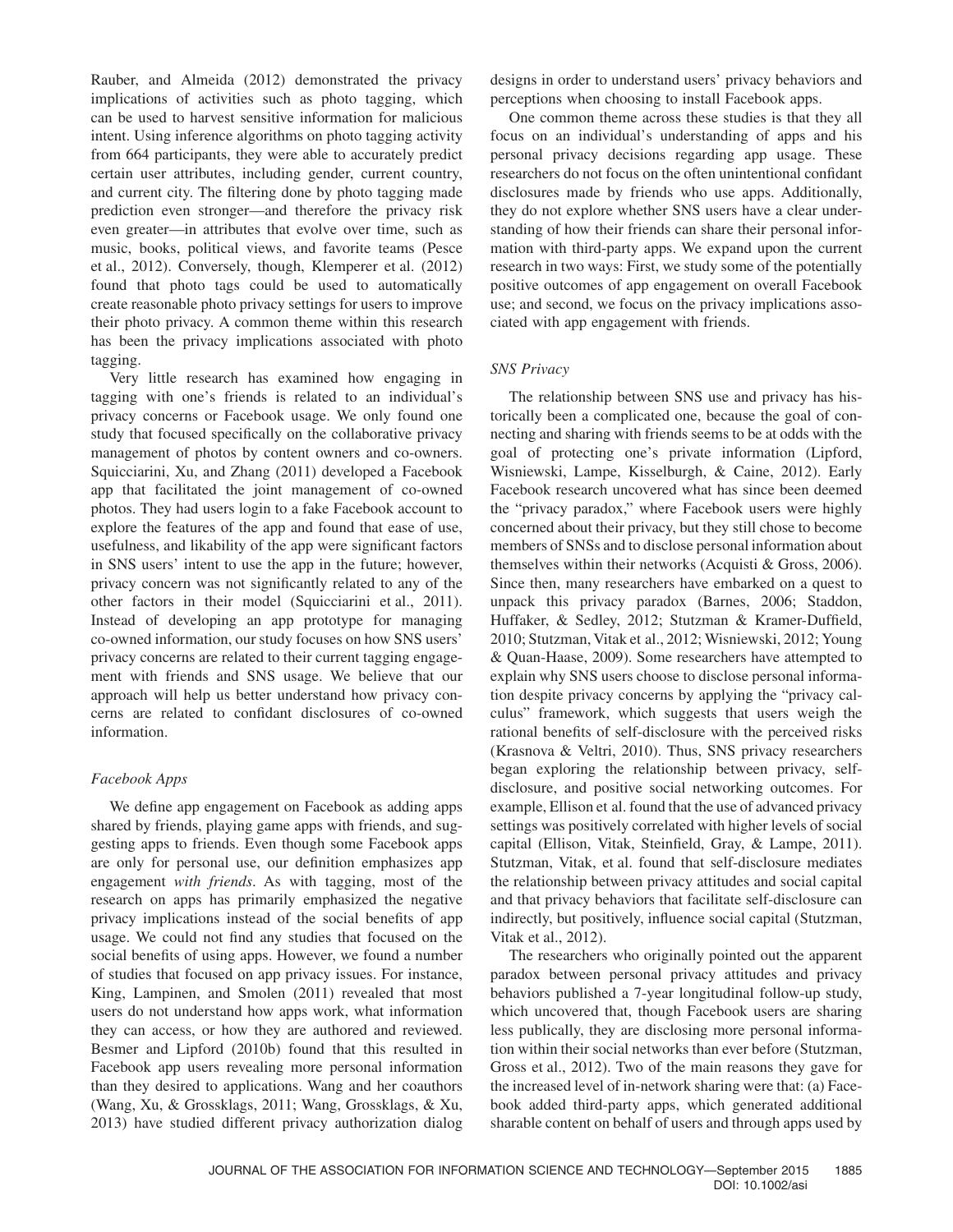one's friends; and (b) Facebook facilitated "incidental" (Schneier, 2010) sharing of personal information posted by one's friends through features such as photo and location tagging (Stutzman, Gross et al., 2012). Therefore, we believe that our research is a timely exploration of the privacy implications of Facebook tagging and app engagement with friends.

Based on our review of the extant literature, our research makes the following contributions to SNS privacy research. First, we create an integrative model that includes both tagging and app engagement with friends. Previous research tends to separate tagging and app behavior into two separate streams of research, which prevents any kind of comparative analysis. Second, our model examines tagging and app engagement with friends in relation to privacy and Facebook use. Past research focused solely on the privacy implications of tagging and apps, not on the potential relationship with overall Facebook usage. Third, by focusing on tagging and app engagement with friends, we extend privacy research beyond the individual level to incorporate the interactional aspects of privacy related to co-owned information shared between friends. Fourth, we examine all of these relationships in depth, within one cohesive model in order to facilitate a better understanding of the trade-offs that exists between personal privacy and engaging with friends on Facebook. Finally, we include a post-hoc analysis that delves into Facebook users' mental models of tagging and app privacy, as well as examining self-reported privacy behaviors related to tagging and apps. In the next section, we will discuss our research framework and introduce our hypotheses.

# **Research Framework**

Figure 2 depicts the visual representation of our research model. In this section, we define each of the constructs in our model and justify our hypothesized relationships between these constructs. Eight hypotheses are developed, which portray the trade-offs Facebook users must make between maintaining their privacy and engaging with their friends through Facebook.

#### *Intensity of Facebook Use*

Facebook has become a pervasive means of social interaction and communication among adults. Quite a bit of research has linked Facebook usage to positive social outcomes, such as the generation of social capital (Ellison et al., 2007), increased self-esteem, and a heightened sense of well-being (Burke et al., 2010; Ellison, Steinfield, & Lampe, 2011). According to the Pew Internet & American Life Project, Facebook users "get more than they give" when participating on Facebook (Brenner, 2013). For example, an average of 12% of users tagged friends in photos, whereas 35% have themselves been tagged in a photo (Brenner, 2013). We are interested in how engaging with friends through tagging and apps is related to personal Facebook usage. Specifically, we define two dependent variables for intensity of Facebook use: (a) frequency of use: the amount of time an individual spends on Facebook (Ellison et al., 2007); and (b) emotional attachment to Facebook: an attitudinal measure of the emotional connection to Facebook and how enmeshed Facebook is with an individual's daily life (Ellison et al., 2007).

# *Engaging with Friends*

Social networking is an interactional and interpersonal experience, and we believe that engaging with one's friends through Facebook should influence an individual's overall experience on Facebook. This general proposition can be supported through the concept of network effects, where an individual's benefit from using a product or service is exponentially increased when more users within a group also use that product or service (BusinessDictionary.com, 2013). When a Facebook user is more embedded in their Facebook community, we propose that this level of engagement can increase how frequently they use Facebook and how emotionally attached they are to Facebook. We examine two specific types of Facebook engagement with friends: tagging and apps.

Tagging is a popular and frequently used feature of Facebook. Individuals are often notified when they get tagged in a photo and subsequently log on to Facebook to review the



FIG. 2. Research model.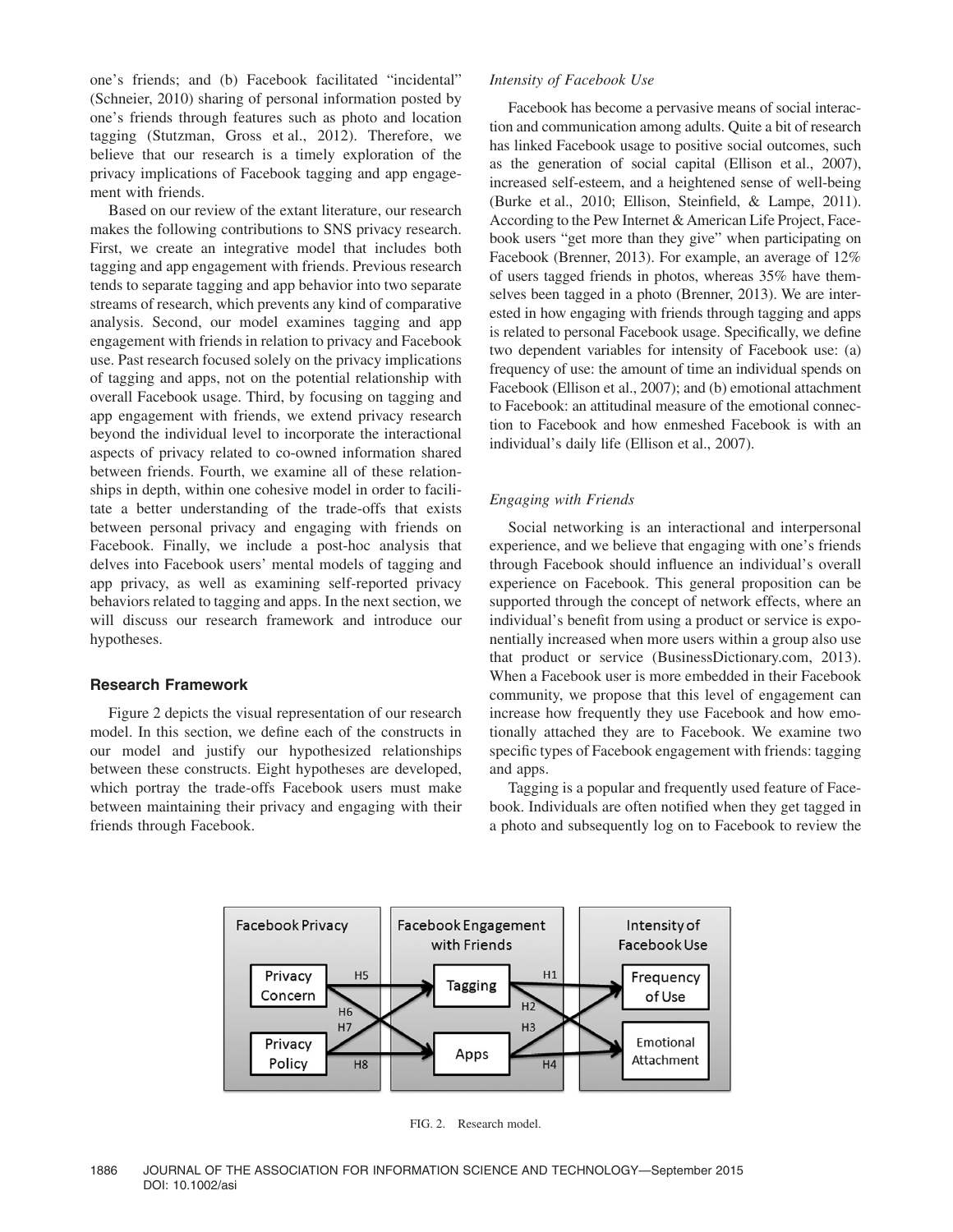photo. As we mentioned earlier, Burke et al. classified photo tagging as a type of directed communication that was positively associated with bonding social capital and negatively associated with loneliness (Burke et al., 2010). Other research also found a significant and positive relationship between social capital and intensity of Facebook use (Ellison et al., 2007). We propose that higher levels of tagging engagement with friends will also be associated with higher levels of Facebook use and emotional attachment to Facebook. Though these hypotheses may seem obvious, we want to verify that alternative hypotheses are ruled out. For instance, an individual may be tagged frequently by his friends, but not spend much time on Facebook himself. Alternatively, the individual may use Facebook very frequently, but abstain from tagging.

**H1:** Higher levels of tagging engagement with friends will be associated with higher levels of Facebook usage.

**H2:** Higher levels of tagging engagement with friends will be associated with higher levels of emotional attachment to Facebook.

Similarly, when individuals engage directly with their friends through Facebook apps, for example, playing games such as "Words with Friends," this, too, should increase one's frequency of Facebook use and emotional attachment to Facebook:

**H3:** Higher levels of app engagement with friends will be associated with higher levels of Facebook usage.

**H4:** Higher levels of app engagement with friends will be associated with higher levels of emotional attachment to Facebook.

# *Privacy Concern*

Privacy concern is defined as one's level of concern over loss of privacy as a result of information disclosure to Facebook (Xu, Dinev, Smith, & Hart, 2011). Past research suggests that privacy concern is negatively associated with how individuals engage on Facebook; individuals who had higher levels of privacy concern tend to visit Facebook, post photos or statuses, comment, and "Like" less frequently than those with lower levels of privacy concern (Staddon et al., 2012). However, they did not specifically study how privacy concern related to engaging with one's friends through tagging and apps. Because privacy concern has been linked to lower levels of other types of SNS engagement (Staddon et al., 2012), it follows that it would also be linked to lower levels of tagging and app engagement with friends. We believe that an individual's struggle to manage co-owned personal information when engaging with friends (Wisniewski, 2012) may inhibit their overall engagement with friends on Facebook. Individuals develop privacy linkage rules (Child et al., 2009) or strategies that help them manage who co-owns their personal information. If an individual has a heightened sense of privacy concern, they may be less likely to engage with their friends for fear that their personal privacy may be breached, even if unintentionally,

by others. Therefore, they may take measures, such as restricting access to this information from others (Child et al., 2009).

Although tagging can be a bonding experience, previous research has also shown that tagging can become a privacy issue. For example, people are often annoyed when others tag them in unflattering photos. This has become so much of an issue that some individuals feel they have to constantly monitor Facebook for unwanted tags and have even changed their offline behavior so as to not get captured in a compromising photo (Wisniewski, 2012; Wisniewski et al., 2012). In addition, research suggests that privacy concern is a predictor of privacy-related behavior (Buchanan, Paine, Joinson, & Reips, 2007), and if an individual's confidant disclosure boundaries are violated, he may cope with this breach by withdrawing from future social interactions (Wisniewski et al., 2012). Thus, we propose:

**H5:** Higher levels of privacy concern will be associated with lower levels of tagging engagement with friends.

**H6:** Higher levels of privacy concern will be associated with lower levels of app engagement with friends.

# *Privacy Policy*

Another factor that may affect engaging with friends through Facebook is an individual's perceived effectiveness of Facebook's privacy policy, which is defined as a user's confidence that Facebook is acting in good faith to protect their personal information (Xu et al., 2011). According to Xu et al. (p. 805), "institutional privacy assurances" are the actions a company takes to instill confidence in consumers that they are taking appropriate measures to protect one's personal information (Xu et al., 2011, p. 805). They found that users' perceived effectiveness of privacy policy is positively associated with perceived privacy control and negatively associated with perceived privacy risk (Xu et al., 2011). Thus, we have included a measure for the perceived effectiveness of Facebook's privacy policy in our model. We argue that higher levels of perceived effectiveness of Facebook's privacy policy are associated with higher levels of Facebook engagement with friends. Alternatively, individuals who lack trust in the effectiveness of Facebook's privacy policy may engage less frequently with their friends on Facebook:

**H7:** Higher levels of perceived effectiveness of Facebook's privacy policy will be associated with higher levels of tagging engagement with friends.

**H8:** Higher levels of perceived effectiveness of Facebook's privacy policy will be associated with higher levels of app engagement with friends.

# **Methods**

#### *Recruitment*

Participants were recruited in two ways. First, we recruited participants using snowball sampling (Babbie,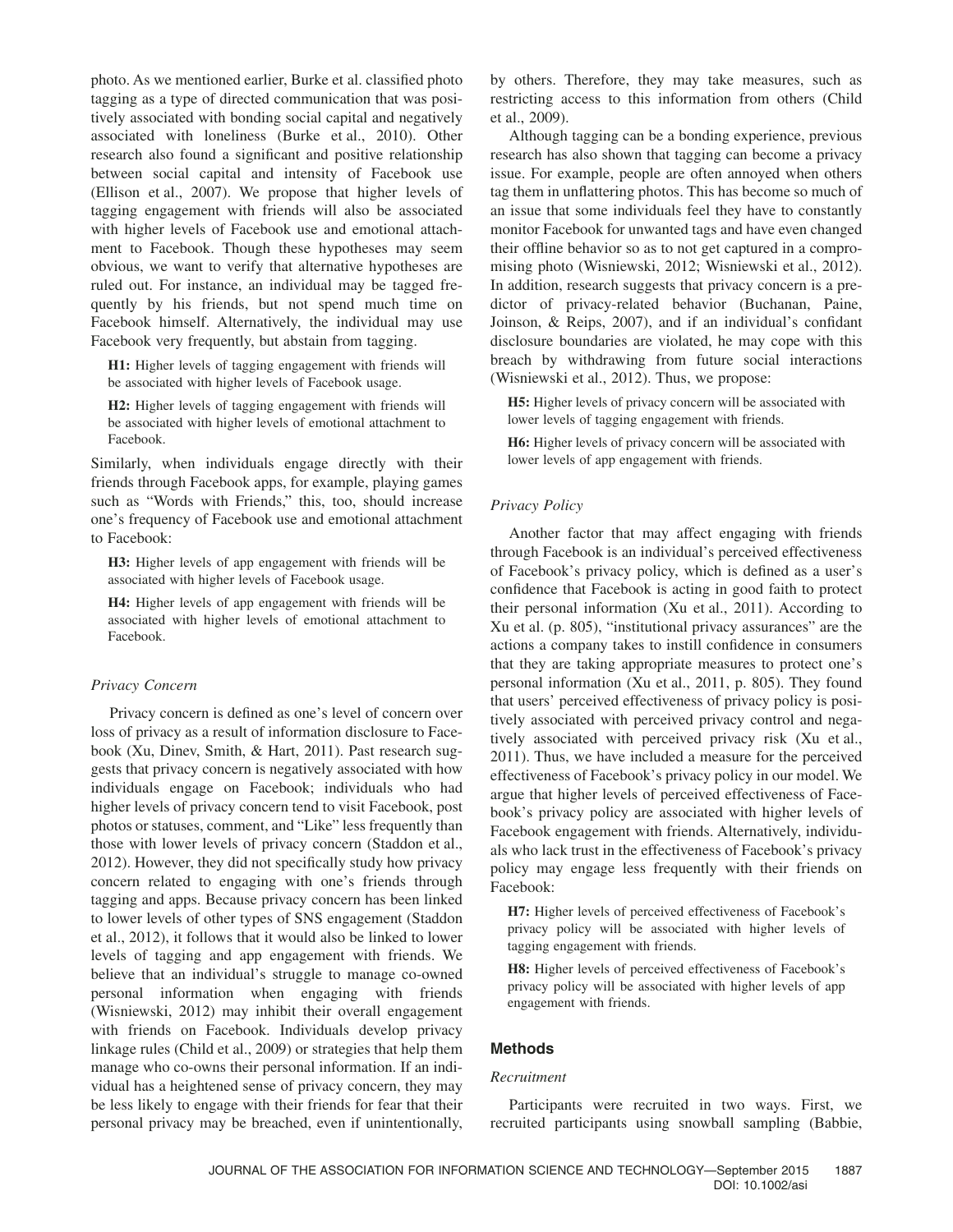2004) through the Facebook and personal e-mail accounts of two first-year master's students associated with the project, asking their personal contacts to distribute the survey to individuals who were 18 years of age or older and had an active Facebook account. We intentionally did not seed the sample through the primary researchers' accounts to avoid drawing from a sample of privacy research peers. Second, we further recruited participants through an e-mail distribution list provided by our university's registrar. At this time, all new survey participants were given the option to be included in a drawing for one of twenty, \$5 Starbucks gift cards.

# *Survey Measures*

We used prevalidated measures to operationalize intensity of Facebook use and emotional attachment to Facebook (Ellison et al., 2007), privacy concern (Xu, Dinev, Smith, & Hart, 2008), and perceived effectiveness of Facebook's privacy policy (Xu et al., 2011). For frequency of use and emotional attachment to Facebook, we adapted a measure widely used in SNS research called Intensity of Facebook Use (FBI) (Ellison et al., 2007). The FBI is comprised of two subscales. The first subscale measures frequency of use based on the amount of time spent using Facebook. The second subscale reflects attitudinal measures of the extent to which a Facebook user has become emotionally connected to Facebook and has integrated Facebook into his daily life (Ellison et al., 2007). We chose to separate the subscales of the FBI based on an exploratory factor analysis of our data that demonstrated two separate dimensions of the FBI's respective items. We further confirmed these two subscales of the FBI through the analysis of discriminant validity (see Appendix A, Table A1).

We created our own measures for Facebook engagement with friends through tagging and apps. We asked participants, "How often do you perform the following activities on Facebook?" They were presented with options on a 5-point scale, ranging from 1 (*never*) to 5 (*every day*). We also captured contextual variables and other information regarding Facebook usage relevant to tagging and apps. Before launching the survey, we piloted our measures with a group of 26 computing students within our college. The final psychometric properties of our constructs are presented in Appendix B, Table A2.

# *Survey Procedure*

Participants accessed the web-based survey through a hyperlink that brought them to Survey Share, an online survey platform. Before participating in the survey, participants were presented with a statement of informed consent and had to agree before continuing on to the main survey. Participants answered questions for each of the constructs outlined earlier, as well as questions regarding specific behaviors, privacy settings, and perceptions of tagging and apps. Initially, they answered these questions without looking at their Facebook profiles, so as to provide a baseline for their overall perceptions. In a later part of the survey, we asked them to log into their own Facebook accounts and report actual usage and privacy settings for their accounts. For instance, we asked participants how many Facebook friends they had or what specific permissions they allowed through their privacy settings. Participants were allowed to save their answers and finish the survey at a later date. The survey took participants an average of 27 minutes to complete, with a median time of 19 minutes.

#### *Analysis*

Data were analyzed using a second-generation causal modeling statistical technique; SmartPLS 2.0 was chosen because of the early stage of theoretical development. We first tested the measurement model to assess the construct validity of our measures by examining the convergent validity and discriminant validity of our measures. Then, we tested the structural model in order to determine the statistically significant relationships between our constructs. We used a one-tailed *t* test to determine statistical significance of the paths in our structural model. In addition, we also performed a post-hoc analysis of the additional variables that were collected through the survey.

#### **Results**

#### *Descriptive Statistics*

We recruited 116 participants; 43% were male, 56% were female, and one of unreported gender. The youngest participant was 18, and the oldest was 71, with an average age of 30. Thirty-one percent of our sample was university students. The education level of our participants was as follows: high school equivalent, 11%; some college, 37%; bachelors, 33%; masters, 16%; PhD or professional degree, 3%; unreported, 1%. We asked our participants, "What is your level of (general technical/Facebook) expertise? The majority of our participants had at least an intermediate level of expertise on both Facebook and with technology. Fiftyone percent of our participants considered themselves as having intermediate expertise on Facebook, and 64% considered themselves intermediate to advanced users of technology in general. Means and standard deviations associated with each of the constructs in our model are reported in Appendix B, Table A2.

# *Protective Privacy Behaviors*

Before evaluating our model, we wanted to take a look at the self-reported protective privacy behaviors that our participants used as a means to manage their confidant disclosures through tagging and apps. The following summary statistics characterize privacy protective behaviors for tagging exhibited by our participants: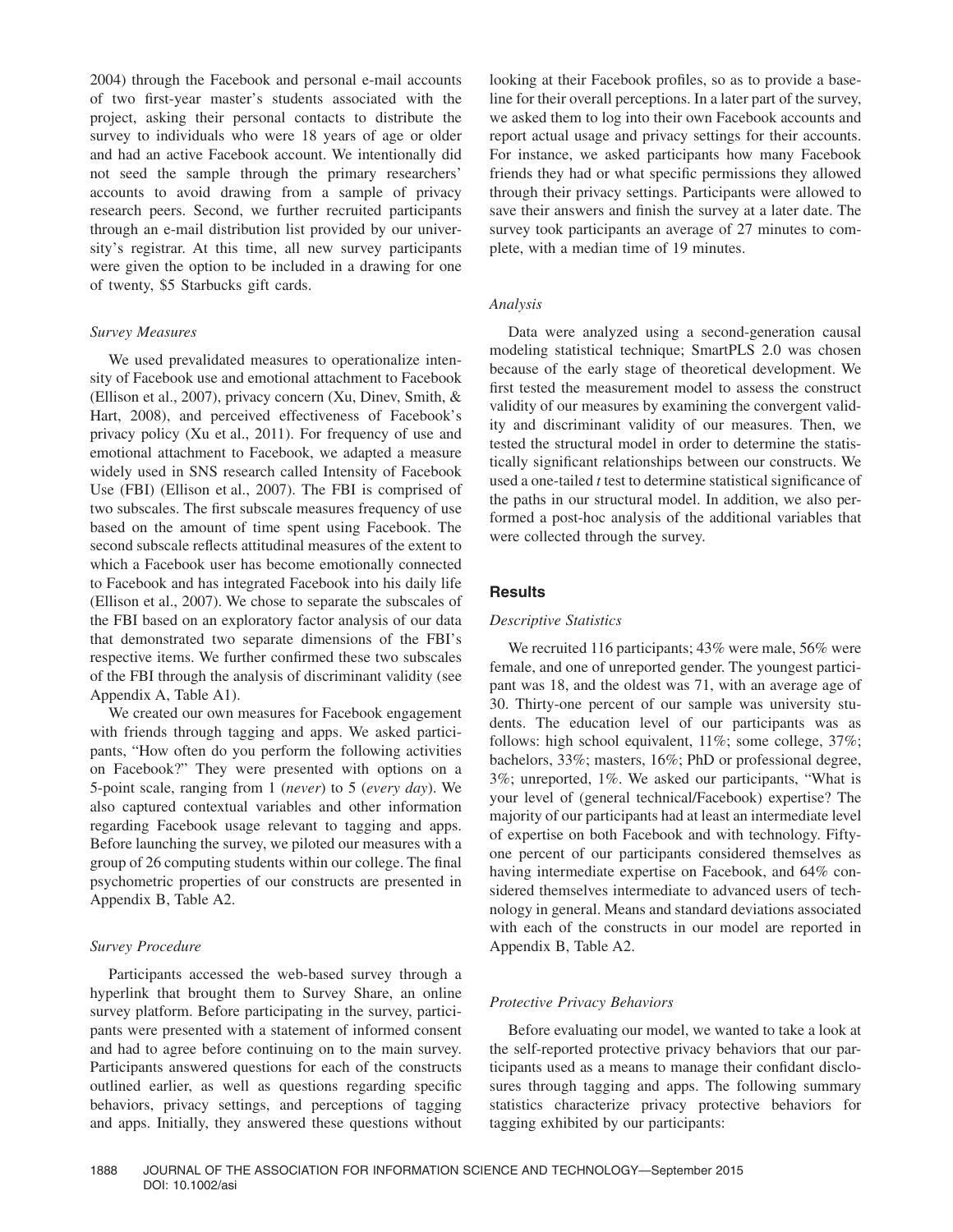- 45% had turned tag review on
- 37% had tag notifications turned on
- 66% have untagged themselves from photos
- 50% have tried to stay out of photos so that they will not be tagged on Facebook
- 46% have contacted a friend to remove a photo or tag
- 29% have unfriended because of photo tagging
- 26% have asked a friend to remove a photo or tag through the Facebook interface
- 13% have blocked a friend because of photo tagging

These results are consistent with past research that found that Facebook users prefer untagging themselves from photos over asking a friend to remove the tag or photo (Wisniewski, 2012). However, we would like to particularly note the high frequency in which individuals chose to stay out of photos so that they would not be tagged. This shows evidence that engaging with friends through tagging on Facebook has an influence on real-world behaviors. Although less frequent, we also saw participants who severed relationships on Facebook because of tagging, which shows that privacy is a major concern when it comes to co-owned tagged information. This strongly suggests that Facebook users are aware of privacy implications of engaging in tagging with friends. A little over half of our participants had chosen to take a proactive approach to managing confidant disclosures through turning on tag review. Eightyfour percent of our participants had changed their default setting for tag visibility from "Friends of Friends." Of those who adjusted this setting, 66.3% did so to be more private. Fifty-six percent of our participants reported their privacy setting for tag visibility was set to only "Friends."

There are even fewer ways to manage confidant disclosures through third-party apps. The one Facebook privacy setting for changing "How people bring your info to apps they use" is only recognized by 52% of Facebook users (Wisniewski, 2012). Thirty-four percent of our participants erroneously believed that their personal information could only be shared through apps if they added the app themselves, whereas another 11% were unsure. We also found that 62% of our participants said that they have provided incorrect or incomplete profile information in the past in order to prevent third-party apps from collecting their personal information. Whereas this coping strategy (Wisniewski et al., 2012) would prevent personal use of third-party apps and app sharing inadvertently through friends, the missing or inaccurate information could also reduce the benefits garnered from engaging with friends through apps.

Based on self-reported settings, 35% of our participants had disabled app sharing of any personal information through apps by friends, but the majority still allowed friends to share their information through third-party apps. Birthday, app activity, bio, current city, and family and relationship were among the most frequently shared types of personal information through friends' app sharing, being shared by 41–45% of our participants. In contrast, "Interested in" and "Religious and Political Views" were the least

60% 50% 40% 30% 20% 10% 0% Family & **Birthday Bio Current City App Activity Relationship Actual Sharing** Uncomfortable - Very Uncomfortable Indifferent

FIG. 3. Comfort sharing information through apps. [Color figure can be viewed in the online issue, which is available at wileyonlinelibrary.com.]

Very Comfortable - Comfortable

frequently shared types of information through friends (shared by only 7–8% of our participants), most likely because they are the only two pieces of information not shared by Facebook's privacy settings by default. Figure 3 suggests that our participants' friends were often able to share more information than our participants were comfortable with them sharing. In all cases, actual sharing (blue bars) was much higher than the percentage of participants comfortable or very comfortable (green bars) sharing this information. Generally, participants were mostly or very uncomfortable (red bars) with their friends sharing their personal information through apps, even though it was being shared.

Using the Wilcoxon signed-rank tests (McDonald, 2009), we compared participants' comfort level in sharing each of the most frequently shared types of information from Figure 3 and found that participants were significantly less comfortable sharing their current city (mean [*M*] = 3.42, standard deviation  $[SD] = 1.35$ ) than their bios ( $M = 3.18$ , *SD* = 1.30, *Z* = −2.26, *p* = .024) and birthdays (*M* = 3.16, *SD* = 1.39, *Z* = −2.35, *p* = .019). However, we also compared participant's comfort level sharing their current city (which was shared by 41% of our participants) to their comfort level sharing "Interested in" and "Religious and Political Views," the least frequently shared types of information by our participants (8% and 7% of participants, respectively). We found that participants were significantly less comfortable sharing their current city than both "Interested in" (*M* = 2.93, *SD* = 1.24, *Z* = −4.18, *p* = .000) and "Religious and Political Views" (*M* = 3.04, *SD* = 1.29, *Z* = −3.17,  $p = .002$ ). This difference suggests an apparent disconnect between user sharing preferences and Facebook's privacy default settings.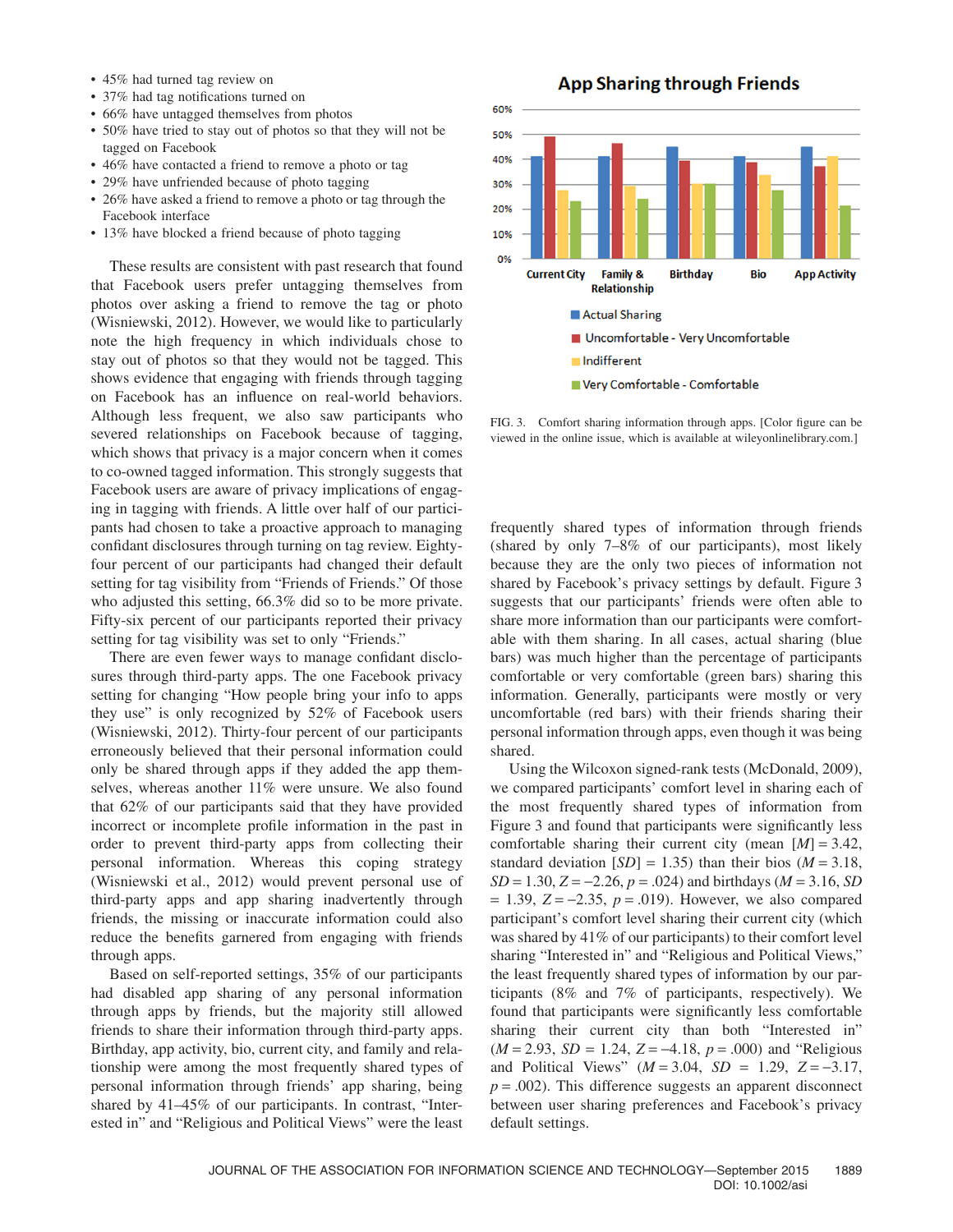#### *Evaluating the Measurement Model*

We evaluated the reliability of our constructs by examining the convergent validity and discriminant validity of our survey measures (Cook & Campbell, 1979). We assessed item reliability by examining the loading of each item on the construct and found that the reliability scores for all items exceeded the suggested criterion of 0.70 (Nunnally, 1978) (see Appendix B, Table A2). The average variances extracted for the constructs were all above Fornell and Larcker's criterion of 50% (Fornell & Larcker, 1981). To test discriminant validity, the square root of the variance shared between a construct and its measures should be greater than the correlations between the construct and any other construct in the model (Campbell & Fiske, 1959). Appendix A, Table A1 reports the results of discriminant validity, which may be seen by comparing the diagonal to the nondiagonal elements. All items in our experiment fulfilled the requirements of convergent and discriminant validity. Finally, we ran Harman's single-factor test to test for common method bias. If common method variance were a serious problem in the study, we would expect a single factor to emerge that accounts for most of the covariance among measures. A one-factor, unrotated solution only accounted for 26% of the total variance in our model, suggesting that common method variance is unlikely to be a serious problem in the data.

# *Hypotheses Testing*

After establishing the validity of the measures, we conducted hypotheses tests by examining the sign and significance of the path coefficients. Figure 4 summarizes the results of our model.

The structural model explained 15.9% of the variance in the frequency of Facebook use and 13.2% of the variance in emotional attachment to Facebook. These values exceed the recommended threshold of 10% as an indication of substantive explanatory power in social sciences (Falk & Miller, 1992). Because tagging and apps are only two of many ways individuals engage with their friends through Facebook, we feel that this model provides adequate explanatory power for our dependent variables. We found a statistically significant relationship between both tagging  $(b = 0.30, t = 3.95)$  and app engagement with friends  $(b = 0.22, t = 2.54)$  and frequency of Facebook use. Based on the comparison of path coefficients, it seems that engaging with friends through tagging  $(b = 0.30)$  has a slightly stronger effect on frequency of use than app engagement with friends  $(b = 0.22)$ . We also found a significant relationship between tagging  $(b = 0.30,$  $t = 3.69$ ) and app engagement with friends  $(b = 0.16,$  $t = 1.93$ ) and emotional attachment to Facebook. While both factors are significant, the effect of app engagement with friends on emotional attachment to Facebook is relatively weak.

We also explored the role of privacy concern on engaging with friends through tagging and apps. Privacy concern was a significant factor for engaging with friends through tagging  $(b = -0.23, t = 2.59)$ , but it was not significant for app engagement ( $b = -0.12$ ,  $t = 1.14$ ). Participants who had high levels of privacy concern engaged significantly less frequently in tagging activities with their friends than participants with lower levels of privacy concern. Next, we examined the effect of Facebook's privacy policy on engaging with friends through tagging and apps. Perceived effectiveness of Facebook's privacy policy had a significant effect on app engagement  $(b = 0.21, t = 2.41)$ , but it was not significant for tagging  $(b = 0.04, t = 0.39)$ . When participants lacked confidence in Facebook's privacy policy, they engaged significantly less frequently with their friends through apps than those who trusted Facebook's privacy policies.

We conducted further tests to confirm the statistical power of our research model using G\*Power software that is based on the *F* test for multiple regression (Faul, Erdfelder, Lang, & Buchner, 2007). The minimum acceptable statistical power of the model should be 80% (Cohen, 1988). The calculated statistical power of our research design is 97.5%, which confirms that the results of this study are statistically valid given our sample size. Table 1 summarizes the hypotheses testing results from our structural model.

# *Mediation Effects*

To test the mediation effects of our model, we ran the fully saturated model in SmartPLS per the recommendations



FIG. 4. Structural model and results.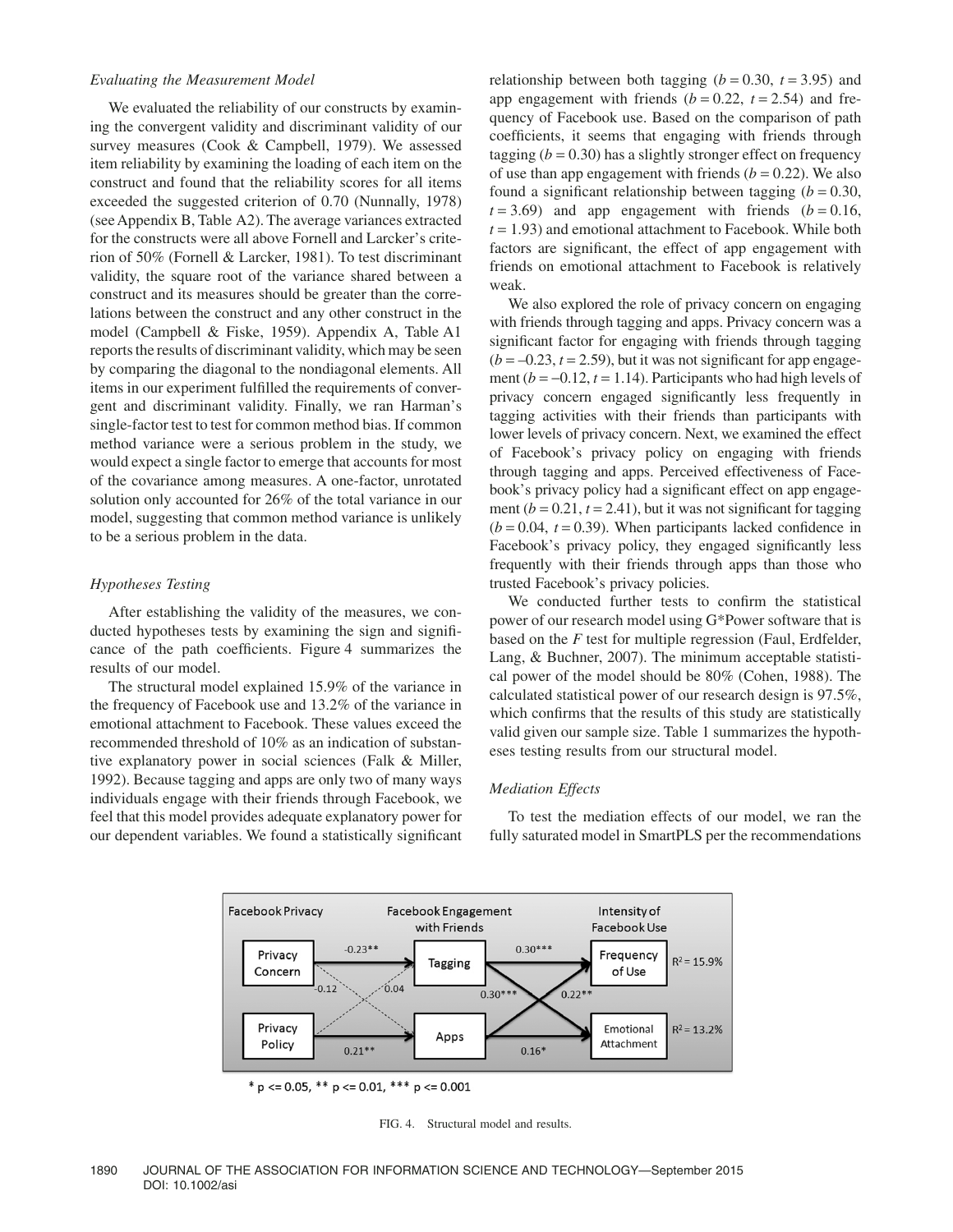by Gefen, Rigdon, and Straub (2011). We included four additional paths examining the direct effects of privacy concern and privacy policy to our dependent variables. Comparing the saturated model (Figure 5) with our hypothesized model (Figure 4), we first can see that all the significant paths in our hypothesized model also remain significant in the saturated model, with the only exception of the path between app engagement and emotional attachment. The only additional path that had direct effect on the dependent variables was privacy policy on emotional attachment.

Adding the additional paths changed the  $R^2$  for frequency of Facebook use from 15.9% to 16.9%, giving a nonsignificant effect size of 0.012. For emotional attachment, the  $\mathbb{R}^2$ changed from 13.2% to 17.8%, giving a small effect size of 0.056. This demonstrates that the saturated model did not explain significantly more  $R^2$  than did our original model. This set of results suggests three potential mediation effects: (a) The effect of privacy concern on frequency of Facebook use is exhibited through mediation by tagging engagement; (b) the effect of privacy concern on emotional attachment to Facebook is exhibited through mediation by tagging engagement; and (c) the effect of privacy policy on frequency of Facebook use is exhibited through mediation by app engagement. However, app engagement did not mediate the effect of privacy policy on emotional attachment. While the

TABLE 1. Hypotheses results.

| Hypotheses                                                                     | Supported?     |  |  |
|--------------------------------------------------------------------------------|----------------|--|--|
| H1: Tagging engagement $\rightarrow$ frequency of use (+)                      | Yes            |  |  |
| H2: Tagging engagement $\rightarrow$ emotional attachment<br>to Facebook $(+)$ | Yes            |  |  |
| H3: App engagement $\rightarrow$ frequency of use (+)                          | Yes            |  |  |
| H4: App engagement $\rightarrow$ emotional attachment to<br>Facebook $(+)$     | Yes            |  |  |
| H5: Privacy concern $\rightarrow$ tagging engagement (-)                       | Yes            |  |  |
| H6: Privacy concern $\rightarrow$ app engagement (-)                           | N <sub>0</sub> |  |  |
| H7: Privacy policy $\rightarrow$ tagging engagement (+)                        | N <sub>0</sub> |  |  |
| H8: Privacy policy $\rightarrow$ app engagement (+)                            | Yes            |  |  |

significance of the direct effect of privacy policy to emotional attachment is relatively small, possible theoretical underpinning of this relationship should be considered in future research. Yet, the main implication from our saturated model is that privacy concern has no direct relationship with frequency of Facebook use or emotional attachment to Facebook, and that the perceived effectiveness of Facebook's privacy policy is not directly associated with frequency of Facebook use. In these cases, negative privacy perceptions only influence Facebook use and emotional attachment when they are directly associated with a reduction in how frequently Facebook users engage in tagging and app activities with their friends. By identifying these important mediating relationships, we are able to help further explain the underlying mechanisms that link privacy perceptions to SNS outcomes.

#### *Post-Hoc Analysis*

We further investigated hypotheses 6 and 7 that were not supported in our model. Based on our results, an individual's information privacy concern was not a significant factor when it came to app engagement with friends, but it was for tagging. In contrast, the perceived effectiveness of Facebook's privacy policy was a significant factor in app engagement with friends, but not in tagging. In our post-hoc analysis, we further investigate these results.

While tagging and apps are two ways individuals engage with their friends on Facebook, there are clear differences between how the engagement occurs. Tagging between friends is transparent to the individuals involved. When a friend tags another in a photo or post, that friend either receives a request to review the tag, a notification that they were tagged, or, in the very least, sees the photo or post they were tagged in on their timeline the next time they log in to Facebook. However, confidant disclosures through apps can be less transparent. While individuals understand direct engagement with friends through games, they are less aware that friends can share their information through apps even if they do not use the app themselves.



\*  $p \le 0.05$ , \*\*  $p \le 0.01$ , \*\*\*  $p \le 0.001$ 

FIG. 5. Saturated model.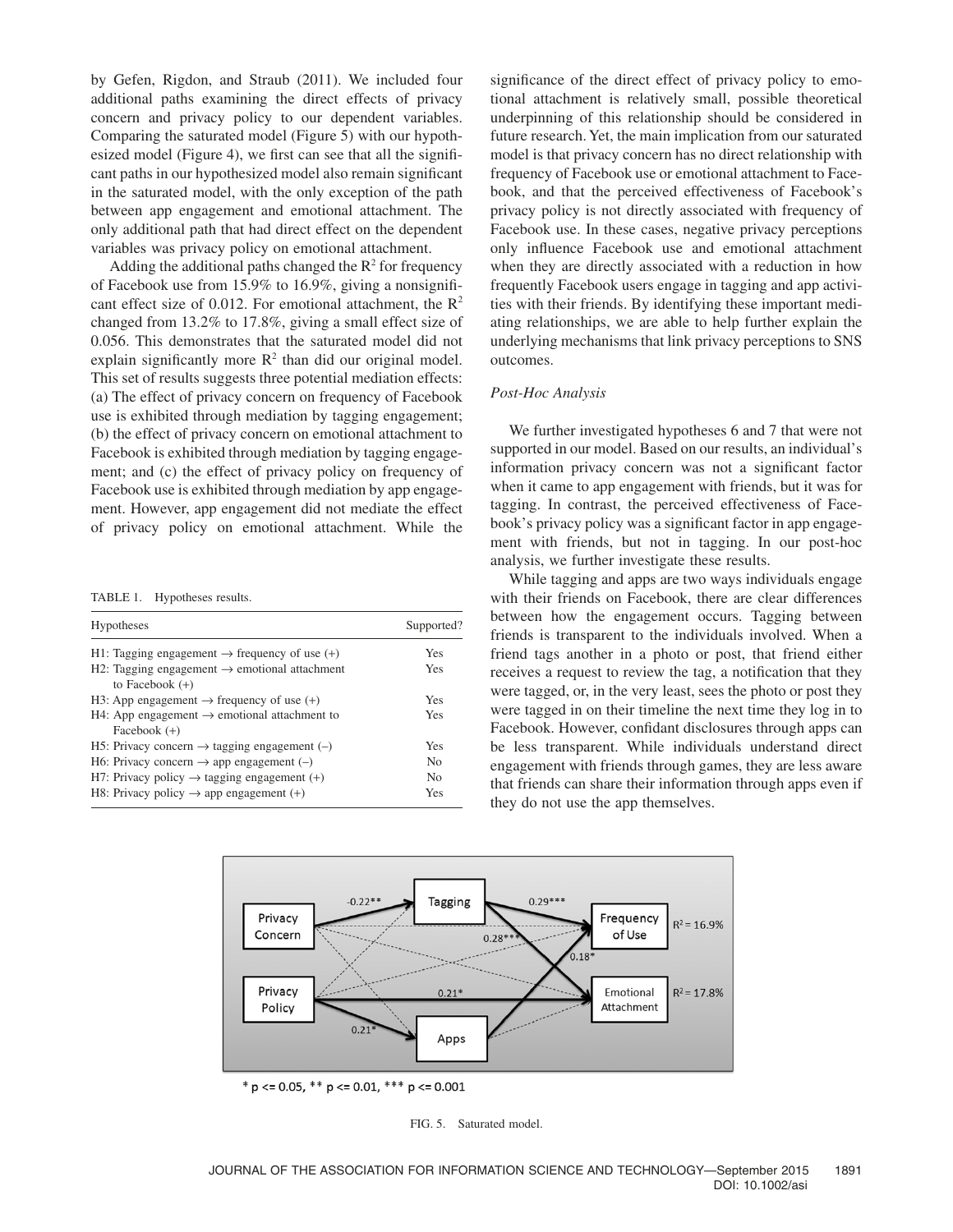

FIG. 6. Apps and tagging mental models. [Color figure can be viewed in the online issue, which is available at wileyonlinelibrary.com.]

We wanted to examine Facebook users' mental models of how tagging and apps varied regarding the management of confidant disclosures. In the survey, we asked participants the following questions: (a) Who can see photos or posts that your friends have tagged you in?; (b) Photos I am tagged in only show up on my timeline or wall if I approve them (true/false); (c) Which types of your profile information are your friends able to share through apps?; and (d) A Facebook app can only access my profile information if I add the app (true/false). After answering these questions, we asked our participants to log in to their Facebook accounts and report their actual privacy settings. We compared their actual settings to what they believed to be true about tagging and apps. We classified their answers into four categories: "Correct" meant that their mental model reflected their actual privacy settings; "too open" meant that they thought they were more private than they actually were; "too closed" meant that they thought they were more open than they actually were; and "not sure" meant that they either answered "I don't know" or we could not categorize their answer clearly based on their privacy settings or because of missing data.

Figure 6 shows that our participants had a much more accurate mental model of tagging than they did for app sharing with friends. The majority of our participants correctly answered (blue bars) the questions regarding tagging, but this was not the case for app sharing. What is most concerning, however, is that more participants were too open (red bars) than any other condition when it came to their mental models about app sharing. Participants thought that they were being more private that they actually were. Thus, our research has made the following important observations about SNS users' and app engagement with friends: (a) Participants tend to share more information through apps by friends than they are comfortable sharing; (b) yet, participants do not perceive privacy concern as a significant factor in their app engagement with friends; (c) the perceived effectiveness of Facebook's privacy policy, however, is a significant factor when engaging with friends through apps; and (d) participants are generally unaware that they are sharing more information through apps by friends than they believe they are. The cumulative effect of these three observations is that SNS users are exposing themselves to potentially harmful privacy breaches because they are not making appropriate privacy decisions based on an appropriate level of privacy concern, and they are unaware that they are failing to do so. Furthermore, if privacy breaches should occur through app sharing by friends, SNS users are more likely to blame Facebook for these breaches, instead of themselves or their friends, because Facebook's privacy policy, not their personal privacy concern, is the significant factor in how frequently they engage with their friends through apps.

In contrast, tagging is a very transparent process to Facebook, and as a result, they are better able to assess their privacy concerns and act accordingly. Our participants have fairly accurate mental models of how their information is shared through tagging with friends, and thus their level of privacy concern is a significant factor in how they engage with friends in this manner, not the effectiveness of Facebook's privacy policy. Instead of placing the onus on Facebook's privacy policy to protect them from potential privacy breaches from tagging, our participants seemed to understand that their friends were responsible for confidant disclosures made through tagging.

We believe that the theory of contextual integrity (Nissenbaum, 2004) helps explain the perceived privacy differences between engaging with friends through apps and tagging. When the flow of information between sender and recipient is not transparent, such as the case with apps, then contextual integrity of the information flow is compromised because the context by which information is gathered and disseminated is not clear to the individual (Nissenbaum, 2004). Therefore, in this case, SNS users may attribute privacy breaches to the SNS instead of to their friends. However, because tagging is transparent and directly tied to the responsible party, Facebook users can attribute confidant disclosure decisions directly to the individual who co-owns that tagged information.

# **Discussion**

Our model shows that engaging with friends through tagging and apps is positively associated with both frequency of Facebook use and an individual's emotional attachment to Facebook. This finding highlights the social value that individuals place on being able to interact with their friends through SNSs. Past research has linked frequency of use and emotional attachment to Facebook to beneficial social outcomes for Facebook users, such as higher levels of social capital (Ellison et al., 2007), increased self-esteem, and a heightened sense of well-being (Burke et al., 2010; Ellison et al., 2011). Similarly, past research has linked passive consumption of information on Facebook without interactions among friends to lower levels of social capital and loneliness (Burke et al., 2010).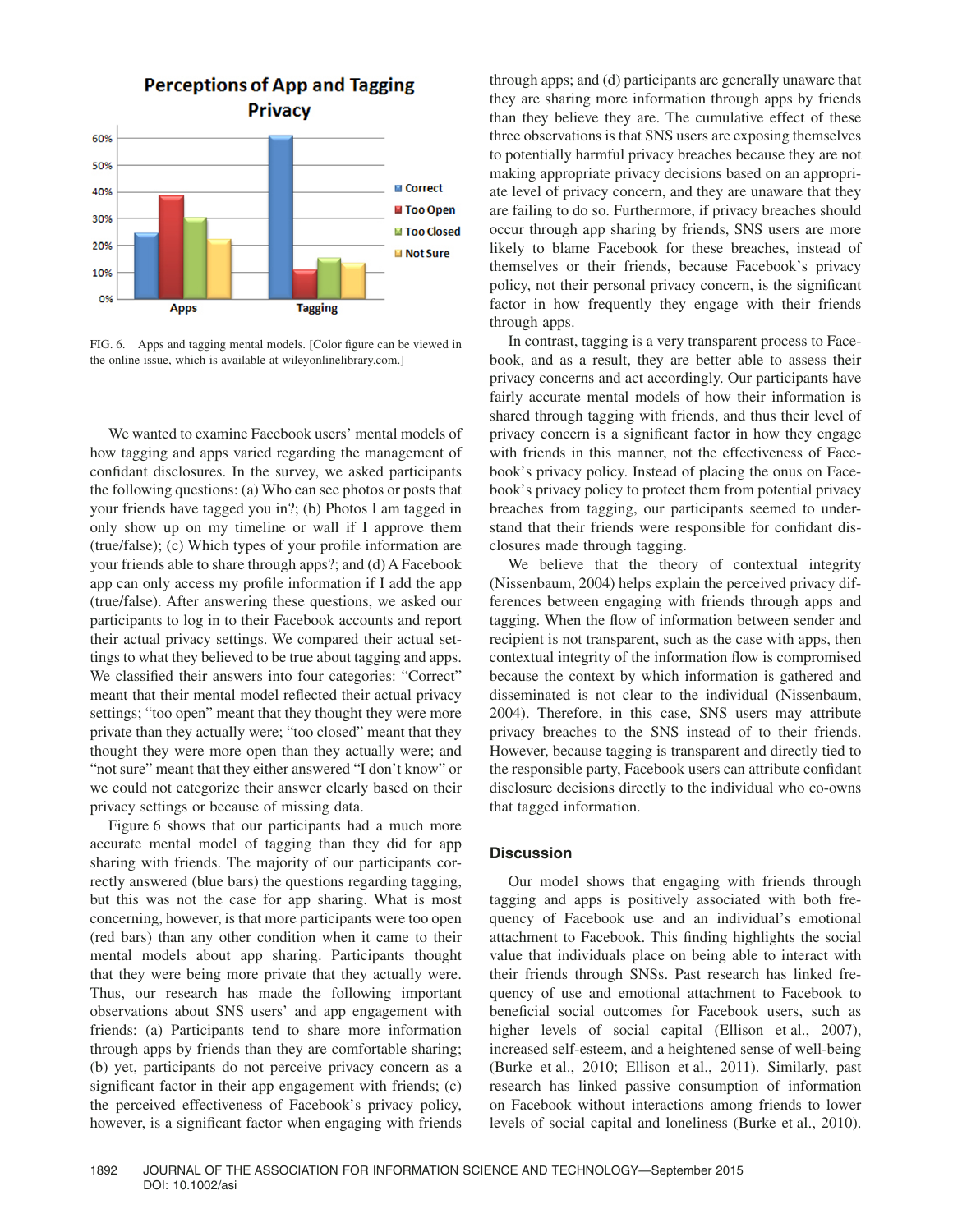Transitively, this suggests that higher levels of engagement with friends through tagging and apps are likely to translate into social benefits for SNS users. From a design perspective, integrating more interactive features, similar to tagging and apps that promote direct engagement with one's friends on social networking platforms, may increase SNS users' frequency of use and emotional attachment to an SNS. Because tagging and app engagement are only two ways to directly engage Facebook users with their friends, other means, such as encouraging commenting or likes, could also be explored in future research.

However, our research also highlights the importance of privacy implications in design. We found that privacy concern is a significant factor that is negatively associated with tag engagement with friends, and the effectiveness of Facebook's privacy policy is associated with how individuals choose to engage with their friends through apps. Therefore, designers need to find a way to balance promoting engagement with friends and protecting user privacy. One example to illustrate the importance of balancing the tradeoffs between increased engagement with friends and privacy is Facebook's Tag Suggestions. In 2011, Facebook rolled out Tag Suggestions, which implemented facial recognition technology in order to identify one's Facebook friends in photos and ask SNS users if they would like to tag their friends (Facebook, 2013). This feature promoted tagging engagement with friends by prompting users to tag their friends in even more photos. However, many users and even government regulators were concerned by the use of facial recognition software, believing that such an invasive technology was a violation of personal privacy (Mukherjee & Shih, 2013). This may have led some users to engage less with friends through tagging and, even more broadly, to disengage from Facebook.

We also saw a very interesting difference play out in users' perceptions of privacy when it came to tagging and app engagement with friends. Even though both promote engagement through co-owned personal information being shared between and through friends, the privacy implications were perceived differently. For app engagement, individual privacy concern was not a significant factor. However, the effectiveness of Facebook's privacy policy was an important factor to Facebook users when associated with app engagement with friends. In this case, we believe that the lack of transparency of the information flow (Nissenbaum, 2004) reduced users' privacy awareness of the responsibility shared by their friends to appropriately share their personal information. Instead, Facebook users seem to place this responsibility on Facebook even though Facebook apps are third-party modules independent of Facebook. A crucial implication for SNS designers then becomes the level of control they give to third-party app developers when integrating with their SNS platforms. Users expect SNSs' privacy policies to protect them when they engage with their friends through apps; therefore, failure to do so may reduce SNS users' emotional attachment to the SNS site, even if a breach was caused by an SNS user's friend or a third-party app developer.

Finally, our research adds a new dimension when trying to unpack the privacy paradox: confidant disclosures through engaging with friends. We confirmed that Facebook users still have a fairly high level of privacy concern, but it does not translate to their frequency of Facebook use or their emotional attachment to Facebook. Instead, our research suggests that personal privacy is a trade-off many SNS users make so that they can engage with their friends through Facebook. This theory is supported by our saturated model, which shows that tagging and app engagement with friends mediate the relationship between privacy concern and intensity of use. Past research primarily has focused on the privacy paradox from the perspective of how an individual's privacy concern is related to his personal information disclosures (Hughes-Roberts, 2013). While some research has related privacy concerns to general SNS nonuse (Baumer et al., 2013), our model is one of the first that explore how privacy concerns are related to social engagement and/or social withdrawal within SNSs. Future research should explore other mediators or moderators that may further explain the effect of privacy perceptions on social interactions that are mediated by SNSs.

# **Limitations and Conclusion**

There are a number of limitations to our study that present useful opportunities for further research. First, we would like to address the concerns on our sampling approach. We chose snowball sampling to increase the diversity of our sample. However, such sampling is a nonrandomized approach that does not target a specific audience and potentially blurs the sampling frame. To further assess the generalizability of our findings, future studies that build upon our research should consider different sampling approaches.

Second, we modified our recruitment strategy after the study was first launched in order to obtain a larger sample size. We did this by offering a small incentive and adding an additional seed to our snowball sampling procedure, which targeted students within our university. Before this, we targeted a more generalized sample of adult Facebook users. To ensure that there were no significant differences between participants recruited earlier in the study and those who were recruited once the incentive was added, we tested the between-group differences on Facebook expertise, general technical expertise, and all variables from our model. We found no significant differences in any of these variables, except in app engagement. Earlier snowball participants  $(N = 84, M = 1.72, SD = 0.802, p = .004)$  tended to have higher levels of app engagement with their friends than the later snowball participants  $(N = 32, M = 1.26, SD = 0.60)$ , who were mostly students. However, this between-group difference mirrored the difference we observed between nonstudents and students in our entire sample. Nonstudents  $(M = 1.7, SD = 0.81, p = .03)$  tended to use apps to engage with their friends more frequently than students  $(M = 1.36)$ ,  $SD = 0.66$ ). Therefore, we believe that this difference is most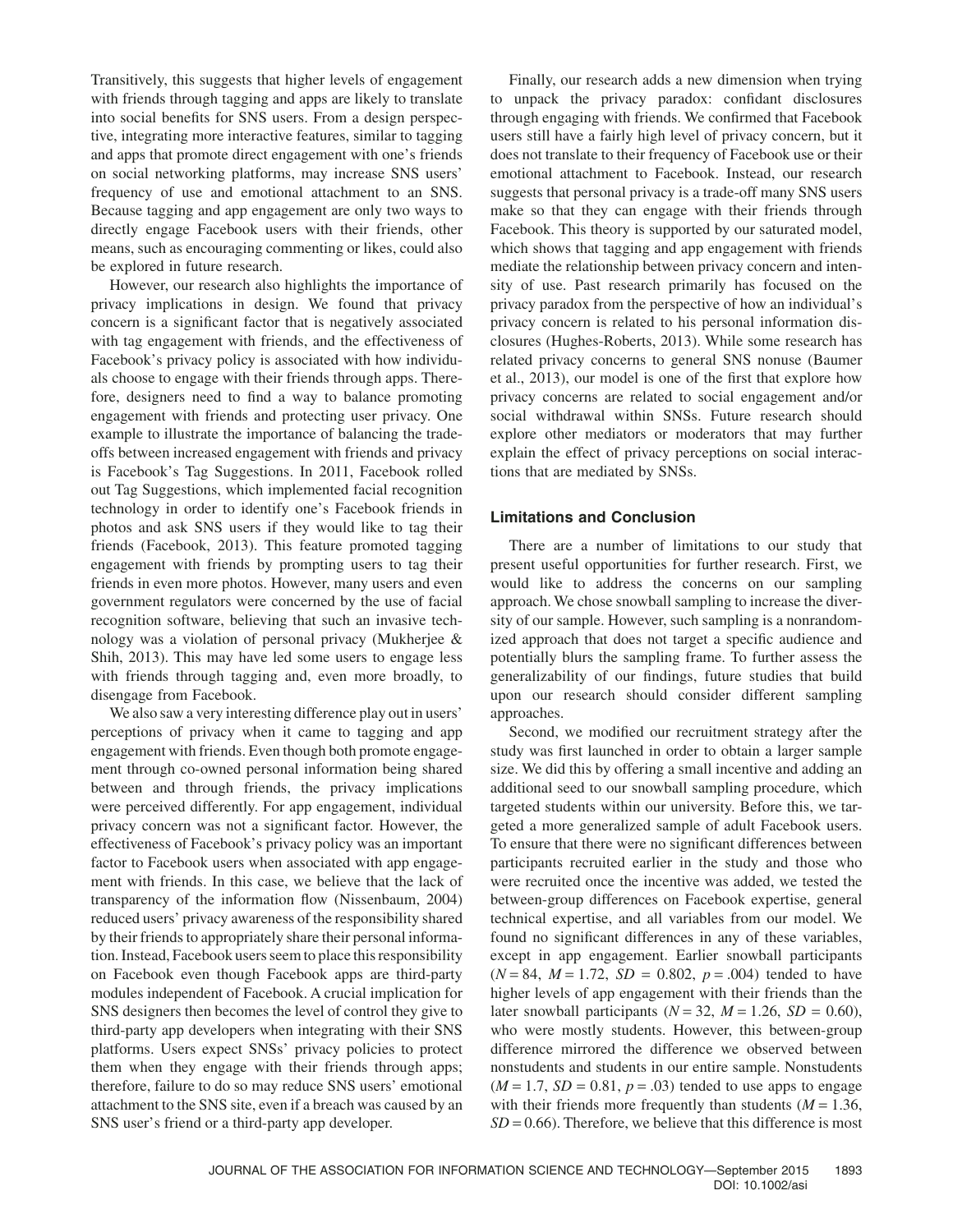likely attributable to the characteristic of student versus nonstudent, not because of our sampling approach. As such, student versus nonstudent populations may be an interesting comparison for future researchers to assess differences in app engagement with friends.

Third, we base our findings on perceived measures (e.g., privacy concerns) and self-reported behavioral measures (e.g., participants logging in to their Facebook accounts). We did not have access to Facebook log data nor is this information (level of engagement with friends through apps and tagging) available through the Facebook API. We did a test to see whether participants' perceived levels of app engagement with friends was significantly correlated to their self-reported measure of how many apps they had used within the last 6 months (as reported from looking at their Facebook app activity). We found that app engagement and use were highly correlated  $(b = 0.46, t = 5.72)$ , which is consistent with past research that has shown a high correlation between user self-reports and their actual behavior (Acquisti & Gross, 2006). Although perceived measures may serve as appropriate approximation for behavior in this study, it would be interesting to capture observed behavioral measures to strengthen our current findings. Finally, additional studies may further enhance our findings by employing mixed or qualitative methods, such as direct observation, semistructured interviews, or questionnaires to gain deeper insights into users' perceptions and the rationale behind their choices to engage and disengage with others through SNSs.

In conclusion, our research expands on existing research in SNS privacy by examining confidant disclosures through engaging with friends through tagging and apps on Facebook. Our results can both help to explain why users' privacy concerns and behaviors do not appear to line up, as well as point to design issues that affect these concerns and behaviors. While both tagging and app engagement involve friends' disclosing a user's personal information, the difference in transparency and understanding of those features resulted in different privacy concerns being relevant to their usage.

# **Acknowledgments**

We would like to thank Kim RoSser for her contributions to this research. We would also like to thank all the users who participated in the study. Heng Xu acknowledges the partial financial support of the National Science Foundation under grant CNS-0953749. Any opinion, findings, and conclusions or recommendations expressed in this material are those of the authors and do not necessarily reflect the views of the National Science Foundation.

## **References**

Acquisti, A., & Gross, R. (2006). Imagined communities: Awareness, information sharing, and privacy on the Facebook (Vol. 4258). Berlin/ Heidelberg, Germany: Springer.

- Altman, I. (1975). The environment and social behavior. Monterey, CA: Brooks/Cole.
- Babbie, E. (2004). The practice of social research (10th ed.). Belmont, CA: Wadsworth.
- Ballam, D., & Fullwood, C. (2010). Fluidity of personal boundaries in online social media: implications for netiquette. Contemporary ergonomics and human factors 2010 (pp. 391–399). London: Taylor Francis.
- Barnes, S.B. (2006). A privacy paradox: Social networking in the United States. First Monday, 11(9).
- Baumer, E., Adams, P., Khovanskaya, V., Liao, T., Smith, M., Sosik, V.S., Williams, K. (2013). Limiting, leaving, and (re)lapsing: An exploratoration of Facebook non-use practices and experiences. Paper presented at the Conference on Human Factors in Computing Systems, Paris, France.
- Besmer, A., & Lipford, H.R. (2010a). Moving beyond untagging: Photo privacy in a tagged world. Paper presented at the ACM Conference on Human Factors in Computing Systems, Atlanta, GA.
- Besmer, A., & Lipford, H.R. (2010b). Users' (mis)conceptions of social applications. Paper presented at the Proceedings of Graphics Interface, Ottawa, Ontario, Canada.
- Blasiola, S. (2013). What friends are for: How network ties enable invasive third party applications on Facebook. Paper presented at the Measuring Networked Privacy Workshop at CSCW, San Antonio, TX.
- Brenner, J. (2013). Pew Internet: Social networking (full detail). Retrieved from [http://pewinternet.org/Commentary/2012/March/Pew-Internet-](http://pewinternet.org/Commentary/2012/March/Pew-Internet-Social-Networking-full-detail.aspx)[Social-Networking-full-detail.aspx](http://pewinternet.org/Commentary/2012/March/Pew-Internet-Social-Networking-full-detail.aspx)
- Buchanan, T., Paine, C., Joinson, A.N., & Reips, U.D. (2007). Development of measures of online privacy concern and protection for use on the Internet. Journal of the American Society for Information Science and Technology, 58(2), 157–165.
- Burke, M., Marlow, C., & Lento, T. (2010). Social network activity and social well-being. In Proceedings of the 28th International Conference on Human Factors in Computing Systems (pp. 1909–1912). Atlanta, GA: ACM.
- BusinessDictionary.com. (2013). Network effects. Retrieved from [http://](http://www.businessdictionary.com/definition/network-effects.html) [www.businessdictionary.com/definition/network-effects.html](http://www.businessdictionary.com/definition/network-effects.html)
- Campbell, D.T., & Fiske, D.W. (1959). Convergent and discriminant validation by the multitrait-multimethod matrix. Psychological Bulletin, 56(1), 81–105.
- Child, J.T., Pearson, J.C., & Petronio, S. (2009). Blogging, communication, and privacy management: Development of the blogging privacy management measure. Journal of the American Society for Information Science and Technology, 60(10), 2079–2094.
- Cohen, J. (1988). Statistical power analysis for the behavioral sciences (2nd ed.). Hillsdale, MI: Erlbaum.
- Cook, M., & Campbell, D.T. (1979). Quasi-experimentation: Design and analysis issues for field settings. Boston, MA: Houghton Mifflin.
- Ellison, N.B., Steinfield, C., & Lampe, C. (2007). The benefits of Facebook "friends:" Social capital and college students' use of online social network sites. Journal of Computer-Mediated Communication, 12(4), 1143–1168.
- Ellison, N.B., Steinfield, C., & Lampe, C. (2011). Connection strategies: Social capital implications of Facebook-enabled communication practices. New Media & Society, 13(6), 873–892.
- Ellison, N.B., Vitak, J., Steinfield, C., Gray, R., & Lampe, C. (2011). Negotiating Privacy Concerns and Social Capital Needs in a Social Media Environments. In S. Trepte & L. Reinecke (Eds), Privacy online (pp. 19–32). Berlin Heidelberg: Springer-Verlag.
- Facebook. (2013). Timeline. Retrieved from [http://newsroom.fb.com/](http://newsroom.fb.com/Timeline) [Timeline](http://newsroom.fb.com/Timeline)
- Falk, R.F., & Miller, N.B. (1992). A primer for soft modeling. Akron, OH: University of Akron Press.
- Faul, F., Erdfelder, E., Lang, A., & Buchner, A. (2007). G\* Power 3: A flexible statistical power analysis program for the social, behavioral, and biomedical sciences. Behavior Research Methods, 39(2), 175– 191.
- Fornell, C., & Larcker, D.F. (1981). Evaluating structural equation models with unobservable variables and measurement error. Journal of Marketing Research, 18(2), 39–50.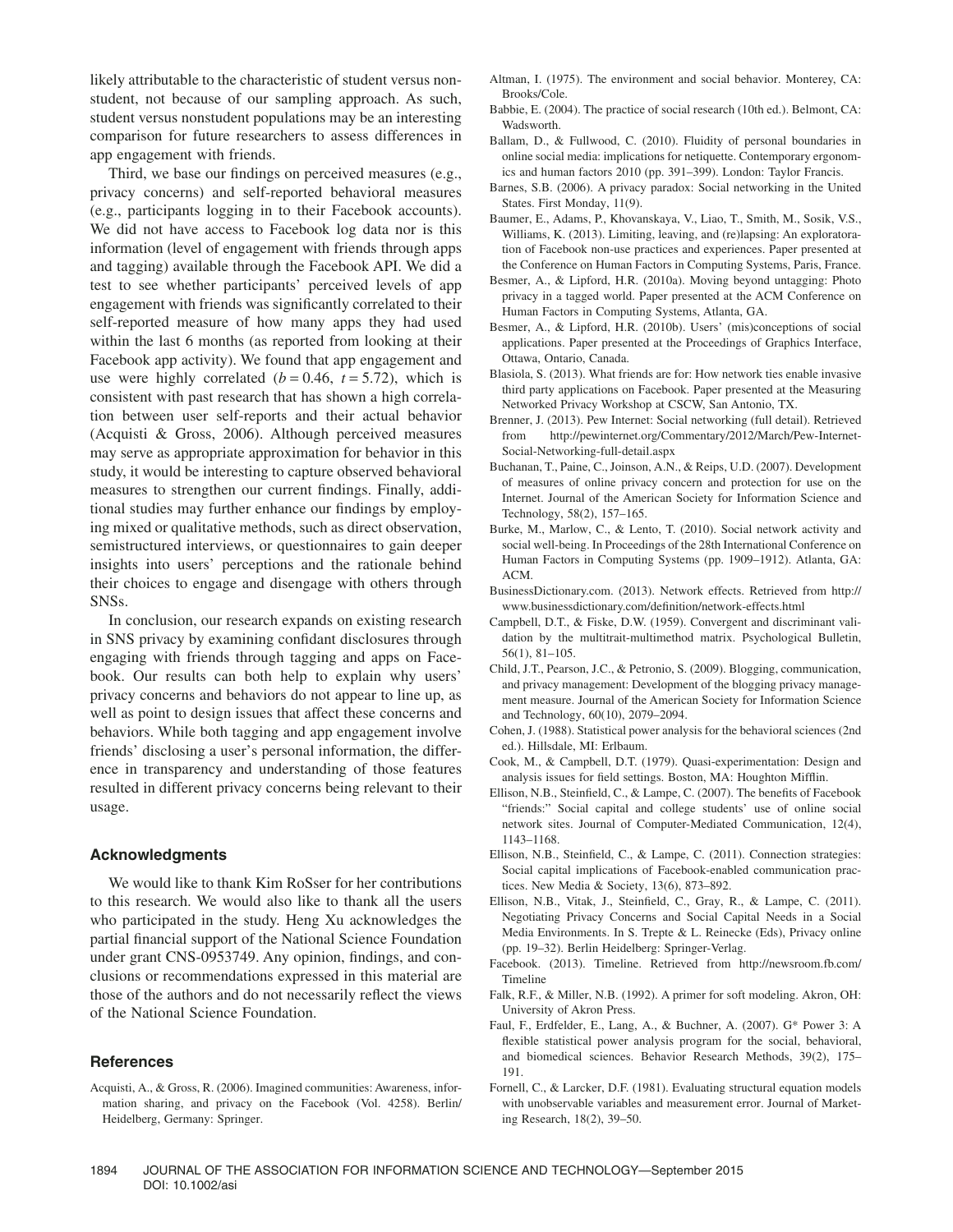- Gefen, D., Rigdon, E., & Straub, W.D. (2011). An update and extension to SEM guidelines for administrative and social science research. MIS Quarterly, 35(2), iii–iv.
- Goldman, D. (2010). Facebook unveils new groups tool. Retrieved from [http://money.cnn.com/2010/10/06/technology/facebook\\_event/index](http://money.cnn.com/2010/10/06/technology/facebook_event/index.htm) [.htm](http://money.cnn.com/2010/10/06/technology/facebook_event/index.htm)
- Hughes-Roberts, T. (2013, 8–14 Sept. 2013). Privacy and social networks: Is concern a valid indicator of intention and behaviour? Paper presented at the 2013 International Conference on Social Computing, Washington, DC.
- King, J., Lampinen, A., & Smolen, A. (2011). Privacy: Is there an app for that? Paper presented at the Symposium On Usable Privacy and Security, Pittsburgh, PA.
- Klemperer, P.F., Liang, Y., Mazurek, M.L., Sleeper, M., Ur, B., Bauer, L., et al. (2012). Tag, you can see it! Using tags for access control in photo sharing. Paper presented at CHI 2012, Austin, TX.
- Krasnova, H., & Veltri, N.F. (2010, 5–8 Jan. 2010). Privacy calculus on social networking sites: Explorative evidence from Germany and USA. Paper presented at the 2010 43rd Hawaii International Conference on System Sciences (HICSS), Koloa, Kauai, HI.
- Lampinen, A., Lehtinen, V., Lehmuskallio, A., & Tamminen, S. (2011). We're in it together: Interpersonal management of disclosure in social network services. Paper presented at the Proceedings of the annual conference on Human factors in computing systems, Vancouver, BC, Canada.
- Lipford, H.R., Wisniewski, P., Lampe, C., Kisselburgh, L., & Caine, K. (2012). Reconciling privacy and social media. Paper presented at the 2012 ACM Conference on Computer Supported Cooperative Work, Seattle, WA.
- McDonald, J.H. (2009). Handbook of biological statistics (2nd ed.). Baltimore: Sparky House.
- Mukherjee, A., & Shih, G. (2013). FTC to scrutinize new Facebook facial recognition feature. Retrieved from [http://www.reuters.com/article/2013/](http://www.reuters.com/article/2013/09/12/net-us-facebook-privacy-idUSBRE98B01V20130912) [09/12/net-us-facebook-privacy-idUSBRE98B01V20130912](http://www.reuters.com/article/2013/09/12/net-us-facebook-privacy-idUSBRE98B01V20130912)
- Nissenbaum, H. (2004). Privacy as contextual integrity. Washington Law Review, 79(1), 119–158.
- Nunnally, J.C. (1978). Psychometric theory (2nd ed.). New York: McGraw-Hill.
- Pesce, J.P., Casas, D.L., Rauber, G., & Almeida, V. (2012). Privacy attacks in social media using photo tagging networks: A case study with Facebook. In Proceedings of the 1st Workshop on Privacy and Security in Online Social Media (pp. 1–8). Lyon, France: ACM.
- Petronio, S. (2002). Boundaries of privacy: Dialectics of disclosure. Albany, NY: SUNY Press.
- Schneier, B. (2010). A taxonomy of social networking data. Security & Privacy, IEEE, 8(4), 88–88.
- Smith, C. (2013). (May 2013 update) By the numbers: 32 amazing Facebook stats. Retrieved from [http://expandedramblings.com/](http://expandedramblings.com/index.php/by-the-numbers-17-amazing-facebook-stats/) [index.php/by-the-numbers-17-amazing-facebook-stats/](http://expandedramblings.com/index.php/by-the-numbers-17-amazing-facebook-stats/)
- Squicciarini, A.C., Xu, H., & Zhang, X.L. (2011). CoPE: Enabling collaborative privacy management in online social networks. Journal of the American Society for Information Science and Technology, 62(3), 521– 534.
- Staddon, J., Huffaker, D., & Sedley, A. (2012). Are privacy concerns a turn-off? Engagement and privacy in social networks. Paper presented at the Symposium on Usable Privacy and Security, Newcastle, United Kingdom.
- Stern, T., & Kumar, N. (2014). Improving privacy settings control in online social networks with a wheel interface. Journal of the Association for Information Science and Technology, 65(3), 524–538.
- Stutzman, F., & Kramer-Duffield, J. (2010). Friends only: Examining a privacy-enhancing behavior in Facebook. In Proceedings of the SIGCHI Conference on Human Factors in Computing Systems (pp. 1553–1562). Atlanta, GA: ACM.
- Stutzman, F., Gross, R., & Acquisti, A. (2012). Silent listeners: The evolution of privacy and disclosure on Facebook. Journal of Privacy and Confidentiality, 4(2), 7–41.
- Stutzman, F., Vitak, J., Ellison, N.B., Gray, R., & Lampe, C. (2012). Privacy in interaction: Exploring disclosure and social capital in Facebook. Paper presented at the Proceedings of the Sixth International AAAI Conference on Weblogs and Social Media, Dublin, Ireland.
- Tufekci, Z. (2008). Can you see me now? Audience and disclosure regulation in online social network sites. Bulletin of Science, Technology & Society, 28(1), 20–36.
- Walther, J.B., Van Der Heide, B., Kim, S.-Y., Westerman, D., & Tong, S.T. (2008). The role of friends' appearance and behavior on evaluations of individuals on Facebook: Are we known by the company we keep? Human Communication Research, 34(1), 28–49.
- Wang, N., Xu, H., & Grossklags, J. (2011). Third-party apps on Facebook: Privacy and the illusion of control. Paper presented at the CHIMIT 2011, Boston, MA.
- Wang, N., Grossklags, J., & Xu, H. (2013). An online experiment of privacy authorization dialogues for social applications. Paper presented at the Proceedings of the 2013 Conference on Computer Supported Cooperative Work and Social Computing, San Antonio, TX.
- Williams, D. (2006). On and off the 'Net: Scales for social capital in an online era. Journal of Computer-Mediated Communication, 11(2), 593– 628.
- Wisniewski, P. (2012). Understanding and designing for interactional privacy needs within social networking sites. Unpublished Dissertation, University of North Carolina at Charlotte, Charlotte, NC.
- Wisniewski, P., Lipford, H.R., & Wilson, D.C. (2011). A new social order: Mechanisms for social network site boundary regulation. Paper presented at the Americas Conference on Information Systems, Detroit, MI.
- Wisniewski, P., Lipford, H., & Wilson, D. (2012). Fighting for my space: Coping mechanisms for SNS boundary regulation. Paper presented at the ACM Conference on Human Factors in Computing Systems, Austin, TX.
- Xu, H., Dinev, T., Smith, H.J., & Hart, P. (2008). Examining the formation of individual's privacy concerns: Toward an integrative view. Paper presented at the Twenty-Ninth International Conference on Information Systems, Paris, France.
- Xu, H., Dinev, T., Smith, H.J., & Hart, P. (2011). Information privacy concerns: Linking individual perceptions with institutional privacy assurances. Journal of the Association for Information Systems, 12(12), 798– 824.
- Young, A.L., & Quan-Haase, A. (2009). Information revelation and internet privacy concerns on social network sites: A case study of Facebook. In Proceedings of the Fourth International Conference on Communities and Technologies (pp. 265–274). University Park, PA: ACM.

# **Appendix A**

TABLE A1. Discriminant validity of constructs.

| Construct                     | <b>APP</b> | EMO     | USE     | <b>PCON</b> | POL. | <b>TAG</b> |
|-------------------------------|------------|---------|---------|-------------|------|------------|
| App engagement (APP)          | 0.89       |         |         |             |      |            |
| Emotional attachment<br>(EMO) | 0.21       | 0.79    |         |             |      |            |
| Facebook use (USE)            | 0.27       | 0.58    | 0.88    |             |      |            |
| Privacy concern (PCON)        | $-0.16$    | $-0.15$ | $-0.15$ | 0.78        |      |            |
| Privacy policy (POL)          | 0.24       | 0.25    | 0.17    | $-0.21$     | 0.92 |            |
| Tag engagement (TAG)          | 0.17       | 0.33    | 0.34    | $-0.23$     | 0.09 | 0.81       |